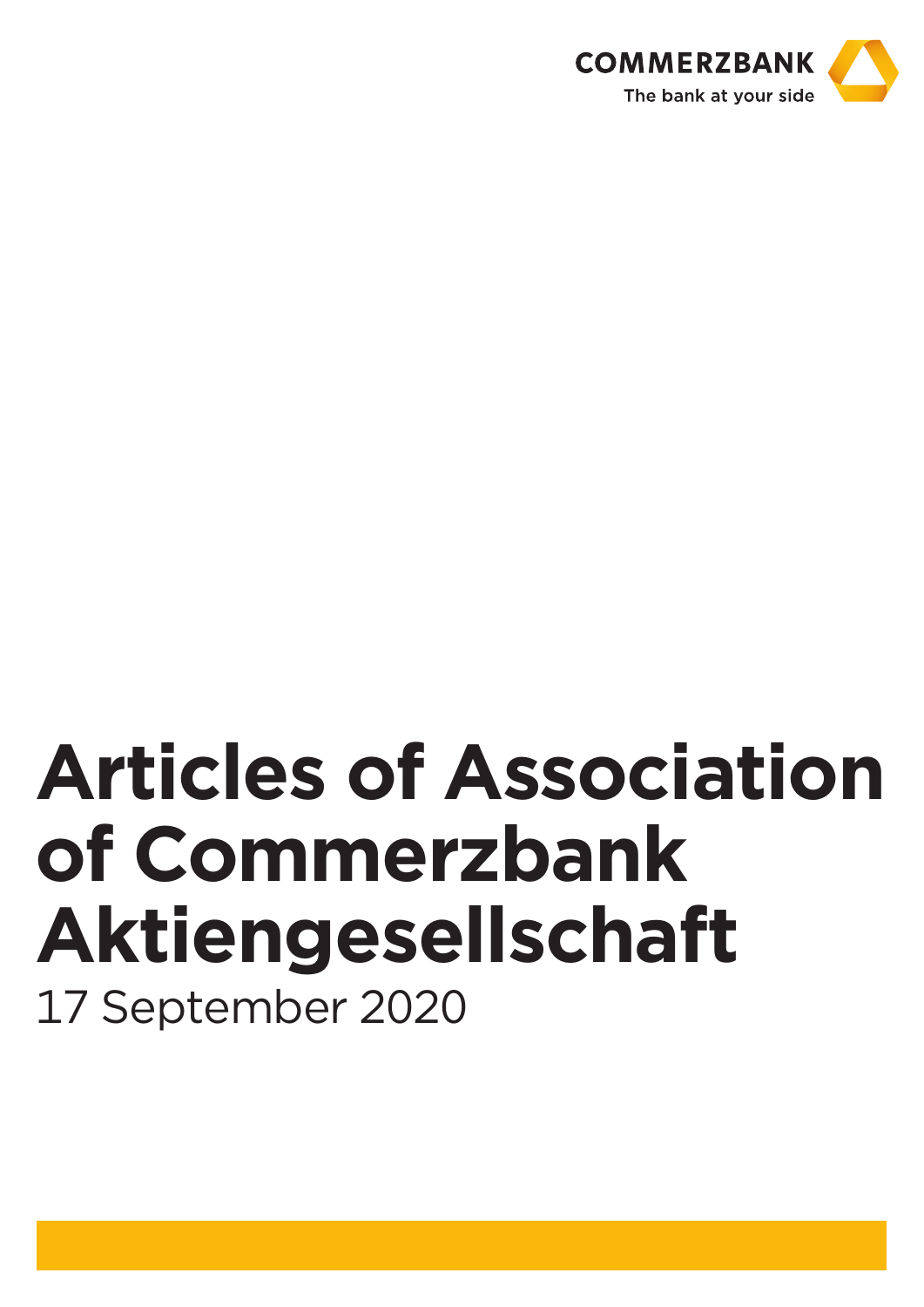**Certified Translation from German**

## **I. General**

## **Article 1**

(1) The name of the Company is

COMMERZBANK Aktiengesellschaft

(2) The Company has its registered office in Frankfurt am Main.

# **Article 2**

- (1) The object of the Company is to conduct banking transactions and offer financial services and other related services and transactions, including the acquisition, holding and disposal of interests in other enterprises.
- (2) The Company may realize its object itself, through affiliated companies and equity participations or through the conclusion of affiliation and cooperation agreements with third parties. It is entitled to have recourse to all transactions and measures which are suitable for promoting its business object, in particular the establishment of branches in Germany and abroad and the acquisition, management and disposal of interests in other enterprises.

# **Article 3**

- (1) The announcements of the Company appear exclusively in the Federal Gazette (*Bundesanzeiger*), unless otherwise prescribed by law.
- (2) The Company is authorized to send information to shareholders of the Company via electronic media with their agreement. Mandatory legal requirements, particularly concerning the convening of the General Meeting, shall remain unaffected.

# **II. Capital and shares**

- (1) The share capital of the Company amounts to  $£1,252,357,634.00$ . It is divided into  $1,252,357,634$ no-par-value shares.
- (2) The shares are bearer shares.
- (3) The Board of Managing Directors is authorized to increase the share capital of the Company until 21 May 2024, with the approval of the Supervisory Board, by issuing new common shares in exchange for cash contributions once or multiple times, but up to a total maximum amount of €500,943,054.00 (Authorized Capital 2019/I). The shareholders must generally be granted a subscription right; the statutory subscription right can also be granted in such a manner that the new shares are assumed by one or more credit institutions or companies which are equivalent to credit institutions pursuant to § 186 para. 5 sentence 1 Stock Corporation Act with the obligation to offer these shares for subscription to the shareholders of Commerzbank Aktiengesellschaft. However, the Board of Managing Directors is authorized, with the consent of the Supervisory Board, to exclude the subscription right in the following situations:
	- $\rightarrow$  in order to remove remainder amounts from the subscription right;
	- › in order to issue employee shares to employees of Commerzbank Aktiengesellschaft and companies in which Commerzbank Aktiengesellschaft holds a direct or indirect majority (Group companies within the meaning of § 18 para. 1 Stock Corporation Act) up to a proportionate amount in the share capital of €15,000,000.00.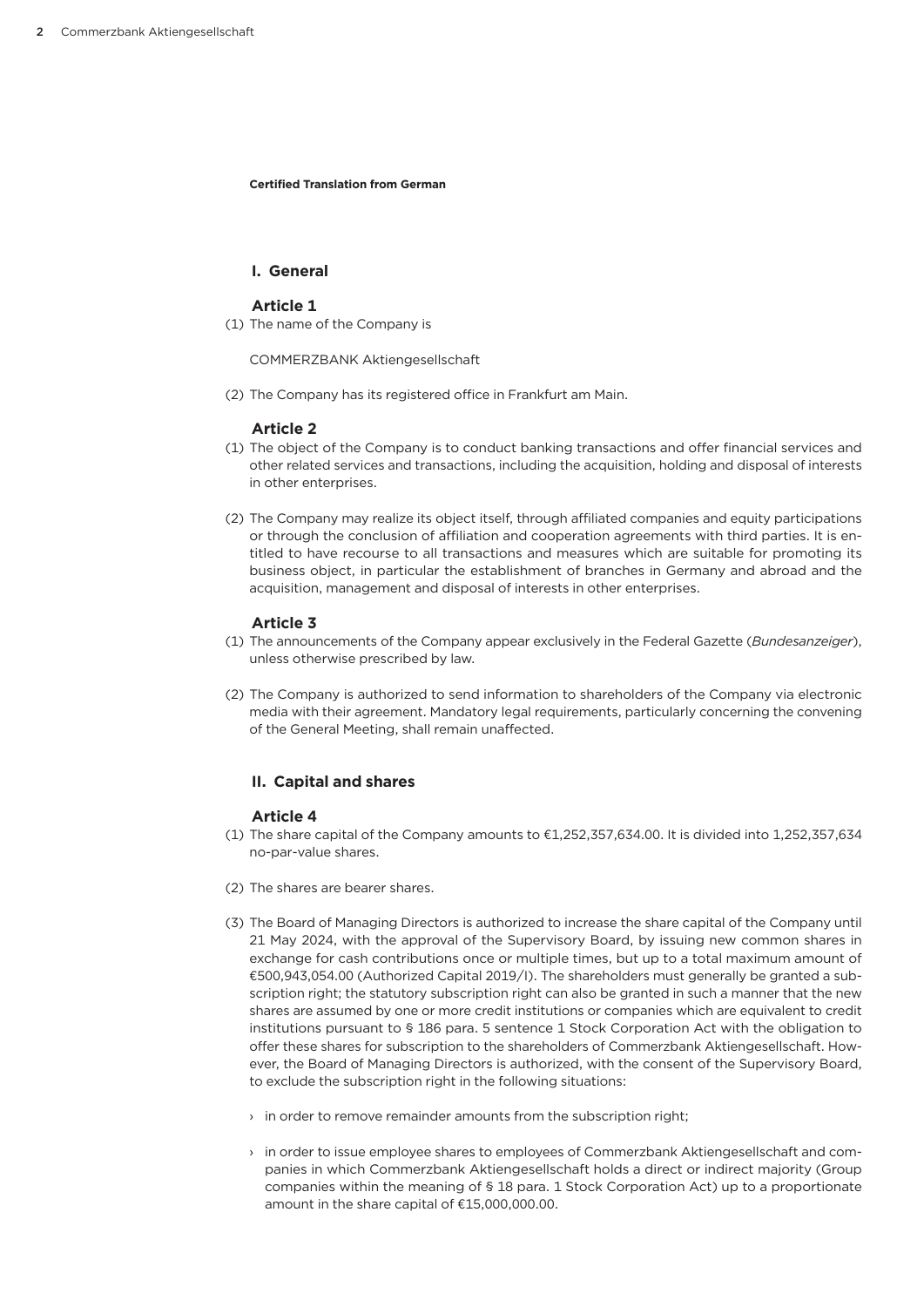If shares are issued to employees of the Company or its Group companies within the meaning of § 18 para. 1 Stock Corporation Act in exchange for cash contributions with an exclusion of the subscription right of the shareholders, the proportionate amount of the share capital attributable to these shares in total cannot exceed 3% of the share capital of the Company existing at the time the General Meeting adopts the resolution. The proportionate share capital attributable to shares which are issued or sold to members of the Board of Managing Directors, members of senior management or employees of the Company or its Group companies within the meaning of § 18 para. 1 Stock Corporation Act in exchange for cash contributions or contributions in kind during the term of the authorization but under another authorization which excludes the subscription right of the shareholders will be credited against this 3% limit. The Board of Managing Directors is authorized to determine further details for the capital increase and its implementation.

- (4) The Board of Managing Directors is authorized to increase the share capital of the Company until 21 May 2024, with the approval of the Supervisory Board, by issuing new no-par-value shares in exchange for cash contributions or contributions in kind once or multiple times, but up to a total maximum amount of €125,235,763.00 (Authorized Capital 2019/II). The shareholders must generally be granted a subscription right; the statutory subscription right can also be granted in such a manner that the new shares are assumed by one or more credit institutions or companies which are equivalent to credit institutions pursuant to § 186 para. 5 sentence 1 Stock Corporation Act with the obligation to offer these shares for subscription to the shareholders of Commerzbank Aktiengesellschaft. However, the Board of Managing Directors is authorized, with the consent of the Supervisory Board, to exclude the subscription right in the following situations:
	- $\rightarrow$  in order to remove remainder amounts from the subscription right;
	- $\rightarrow$  in order to grant a subscription right to holders of conversion rights or warrants issued or still to be issued by Commerzbank Aktiengesellschaft or by companies in which Commerzbank Aktiengesellschaft directly or indirectly holds a majority stake (Group companies within the meaning of § 18 para. 1 Stock Corporation Act) which they would have after exercising the conversion right or warrant or after fulfilling a corresponding duty to convert or to exercise a warrant;
	- $\rightarrow$  in order to increase the share capital in exchange for contributions in kind;
	- $\rightarrow$  in the case of capital increases in exchange for cash contributions, if the issued amount of the new shares is not materially less than the stock exchange price for shares of the Company with the same features at the time the issue price is set. The shares issued with exclusion of the subscription right pursuant to §§ 203 para. 1, 186 para. 3 sentence 4 Stock Corporation Act on the basis of this authorization in total cannot exceed 10% of the share capital of the Company at the time the present authorization takes effect or, if lower, the time when this authorization is exercised. The maximum limit of 10% of the share capital is reduced by the proportionate amount of the share capital which is attributable to the treasury shares of the Company which are sold during the term of the Authorized Capital 2019/II with exclusion of the subscription right of the shareholders pursuant to §§ 71 para. 1 no. 8 sentence 5, 186 para. 3 sentence 4 Stock Corporation Act. The maximum limit is also reduced by the proportionate amount of the share capital attributable to those shares which are used to service bonds with warrants rights or conversion rights or a duty to exercise a warrant or duty to convert, if the bonds are issued during the term of the Authorized Capital 2019/II with exclusion of the subscription right in corresponding application of § 186 para. 3 sentence 4 Stock Corporation Act.

The proportionate amount of the share capital attributable to shares which are issued with exclusion of the subscription right of the shareholders in exchange for cash contributions or contributions in kind cannot in total exceed 10% of the share capital of the company existing at the time the General Meeting adopts the resolution. Subject to any renewed authorization on the exclusion of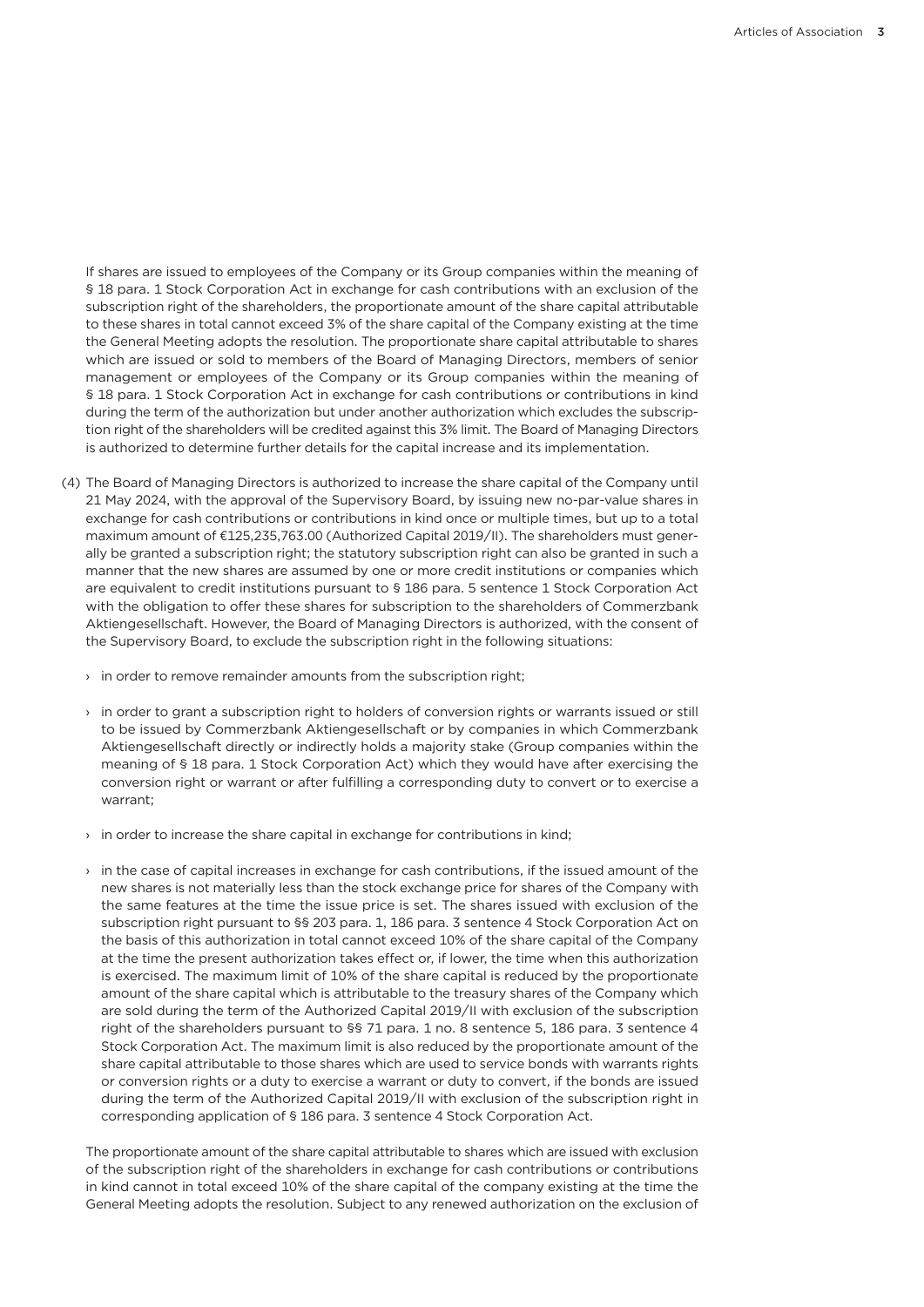the subscription right resolved by a future General Meeting, those shares which are issued during the term of this authorization or any other authorization with the exclusion of the subscription right or which relate to financing instruments with conversion rights or warrants or duties to convert or to exercise warrants which are issued during the term of the authorization under any other authorization which excludes the subscription right of the shareholders will be credited against this limit. If shares are issued with exclusion of the subscription right of the shareholders to members of the Board of Managing Directors, members of senior management or employees of Commerzbank Aktiengesellschaft and its Group companies within the meaning of § 18 para. 1 Stock Corporation Act in exchange for a contribution in kind consisting of contributing claims for variable components of compensation, bonus payments or similar claims against the Company or its Group companies, the Board of Managing Directors can only make use of the authorization up to a total maximum amount of 3% of the share capital existing at the time the General Meeting adopts the resolution. The proportionate share capital attributable to shares which are issued or sold to members of the Board of Managing Directors, members of senior management or employees of the Company or its Group companies within the meaning of § 18 para. 1 Stock Corporation Act in exchange for cash contributions or contributions in kind during the term of the authorization but under another authorization which excludes the subscription right of the shareholders will be credited against this 3% limit. The Board of Managing Directors is authorized to determine further details for the capital increase and its implementation.

## **Article 5**

- (1) The Board of Managing Directors shall determine the form and substance of the share certificates and of dividend coupons and renewal coupons, subject to the approval of the Supervisory Board.
- (2) The shareholder's claim to be issued with share certificates shall be excluded, unless such certificates are required under the regulations of a stock exchange on which the share is listed. Global certificates may be issued.

## **III. Constitution of the Company**

1. Board of Managing Directors and Representation at Law

#### **Article 6**

- (1) The Board of Managing Directors shall consist of at least two members.
- (2) The Supervisory Board shall determine the number of members of the Board of Managing Directors, their appointment, the revocation of their appointment, and their employment contracts.

#### **Article 7**

- (1) The Board of Managing Directors shall manage the business of the Company in accordance with the law, the Articles of Association, and the procedural rules.
- (2) The procedural rules shall be issued by the Board of Managing Directors with the approval of the Supervisory Board.

#### **Article 8**

The Company is represented at law by two members of the Board of Managing Directors or by one member of the Board of Managing Directors together with a *Prokurist* (holder of a special statutory authorization provided for in Article 48 of the German Commercial Code).

#### **Article 9**

The procedural rules for the Board of Managing Directors determine the transactions into which the Board of Managing Directors may only enter with the approval of the Supervisory Board.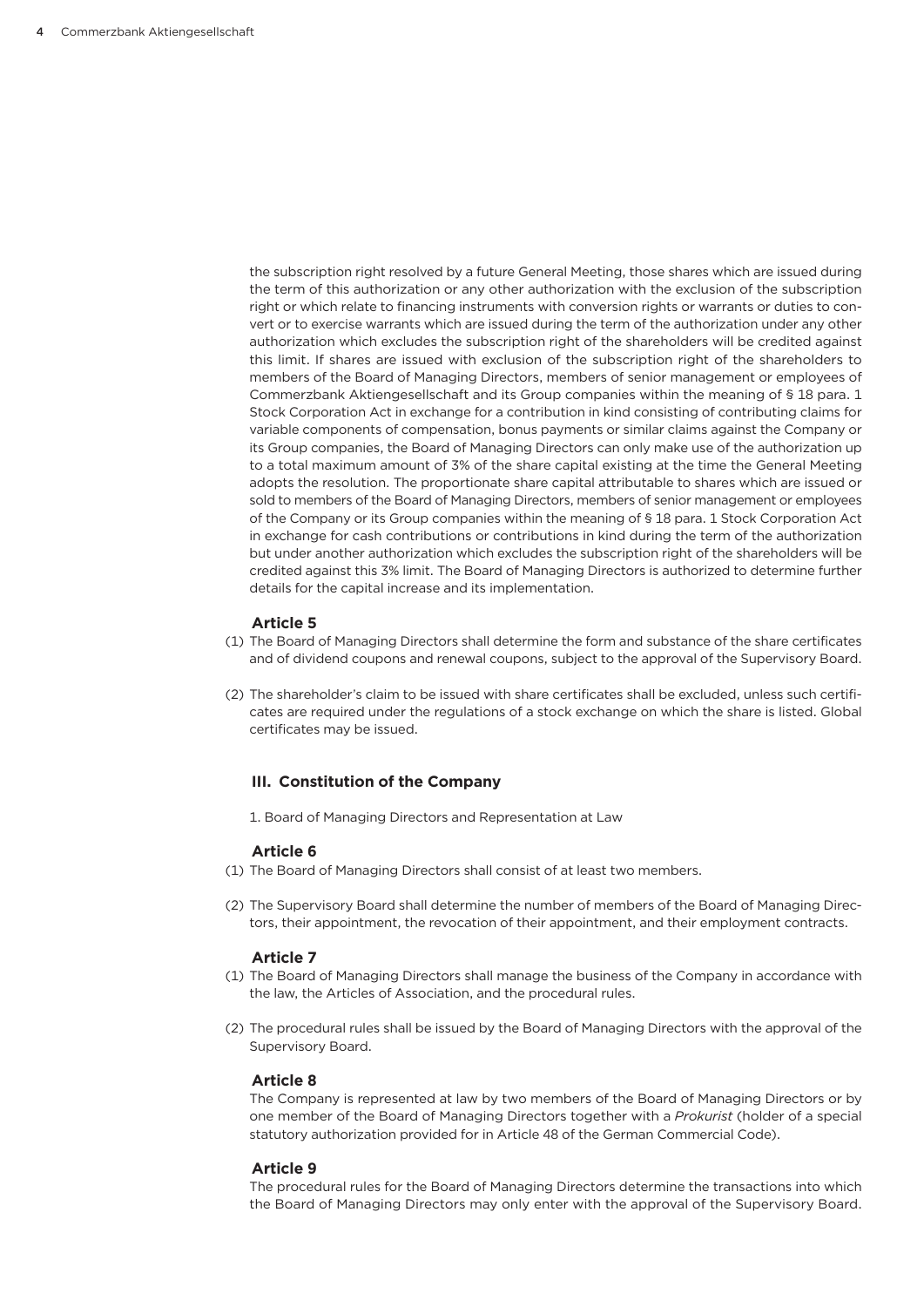The Supervisory Board may determine that other kinds of business transaction also require its approval.

2. Supervisory Board

## **Article 10**

- (1) The Supervisory Board advises and monitors the Board of Managing Directors in its management of the Company pursuant to the legal provisions and these Articles of Association.
- (2) The members of the Supervisory Board are bound to secrecy with regard to confidential data and secrets of the Company, in particular business or trade secrets with which they become familiar through their Supervisory Board activity. This holds especially true for confidential reports and consultations. This obligation continues to apply after they have left office.
- (3) The Supervisory Board shall be entitled to amend the Articles of Association provided that such amendments affect only the wording.

# **Article 11**

- (1) The Supervisory Board consists of twenty members. Ten of its members are elected by the General Meeting in accordance with the provisions of the Stock Corporation Act and ten members by the employees in accordance with the Codetermination Act (*Mitbestimmungsgesetz*).
- (2) Members of the Supervisory Board are elected for the period ending with the close of the General Meeting which approves the actions of the Supervisory Board (*Entlastung*) during the fourth business year after the commencement of their term of office. The business year in which the term of office begins is not counted. Re-election is permitted. Members filling vacancies are elected for the remaining term of office of the retiring member.
- (3) For each member of the Supervisory Board it has to elect, the General Meeting may appoint an alternate member who shall replace retiring members of the Supervisory Board in a sequence to be determined at the time of the election. The appointment of replacements for those members of the Supervisory Board to be elected by the employees is governed by § 17 of the Codetermination Act.
- (4) Any member of the Supervisory Board and any alternate member may resign, even without good cause, by giving one month's written notice to the Chairman of the Supervisory Board or to the Board of Managing Directors.

# **Article 12**

- (1) Immediately after the General Meeting at which all the shareholder-appointed members are newly elected, the Supervisory Board elects a chairman and the vice-chairman, and possibly other deputies, for its term of office from among its members, at a meeting to which no special invitation is required.
- (2) If one of the aforementioned resigns before his term has expired, the Supervisory Board shall promptly elect a successor for the remaining term of office.

- (1) The Supervisory Board may in addition to the committee to be formed under § 27, (3) of the Codetermination Act – form additional committees from among its members, decide upon their responsibilities and, to the extent permitted by law, delegate to them decision-making powers.
- (2) The Chairman of the Supervisory Board, if he is chairman of a committee, shall be entitled to the casting vote provided for in § 29 of the Codetermination Act. This does not apply to the committee to be formed under § 27, (3) of the Codetermination Act.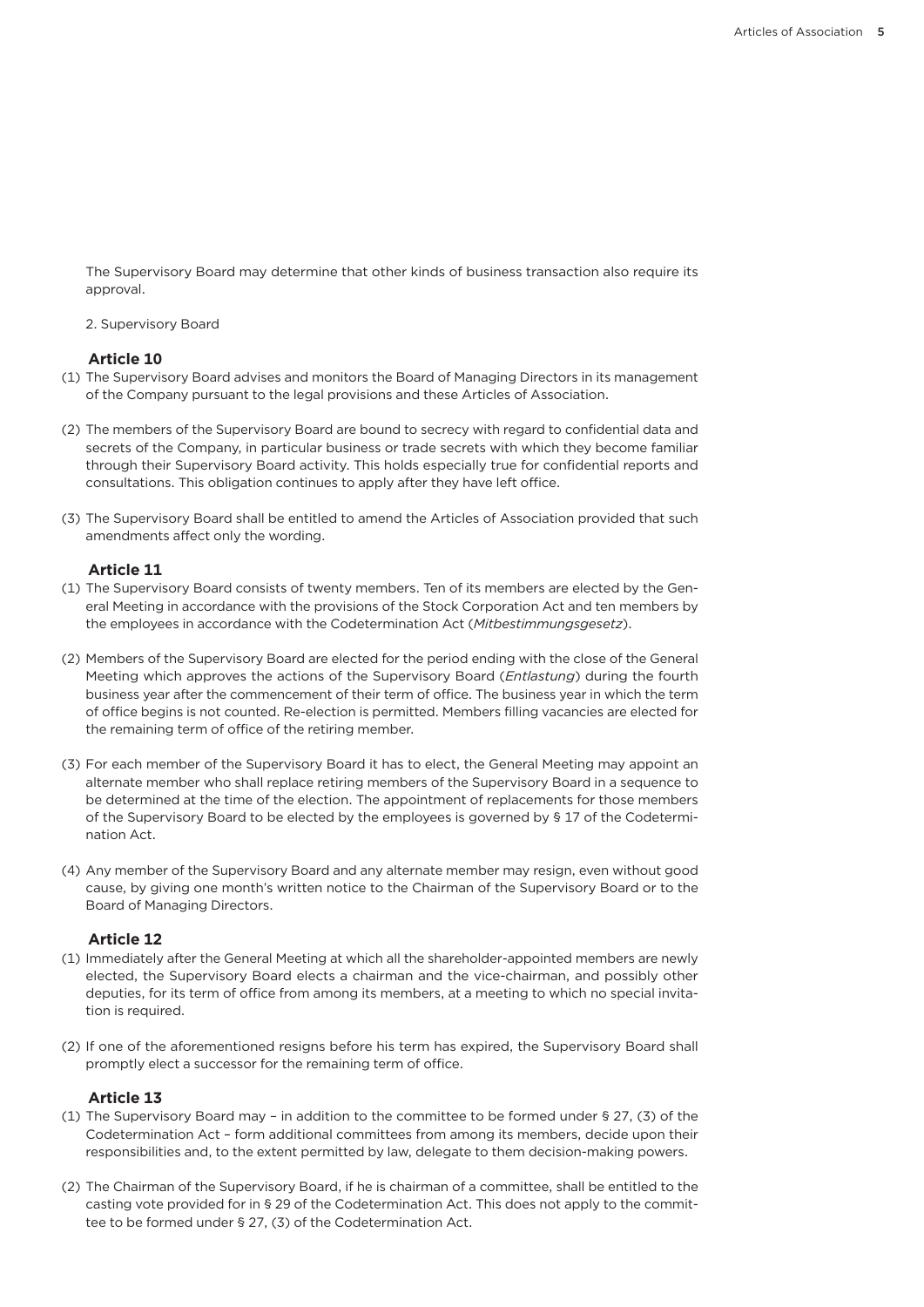# **Article 14**

- (1) The Chairman of the Supervisory Board shall convene the meetings of the Supervisory Board by fax, electronically or by other customary means of telecommunication, giving two weeks' notice and stating the individual items on the Agenda. In urgent cases the notice period may be reduced appropriately and the meeting may also be convened verbally or by telephone.
- (2) Resolutions by the Supervisory Board and its committees shall be adopted at meetings. The Chairman of the Supervisory Board or the chairman of a committee may also cause resolutions to be adopted in writing, by telephone, in text form, in electronic or another comparable form, especially by videoconference or in a combination of all the above-mentioned procedures. Members of the Supervisory Board have no right to oppose the adoption of resolutions outside meetings.
- (3) A quorum of the Supervisory Board is present, if at least ten of its members participate in the voting. Absent members of the Supervisory Board may participate in the voting by presenting their votes in writing through other members of the Supervisory Board present at the meeting. Equally possible is the submission of votes by fax, provided the original of the fax is signed and mention of this fact is explicitly made in the fax. Paragraph 2 shall not be affected.
- (4) The resolutions of the Supervisory Board are adopted by simple majority of the votes cast unless otherwise provided by binding law. In the event of a tie, a new vote on the same subject must be taken immediately following the first if this is requested by a member of the Supervisory Board. Should this vote again result in a tie, the Chairman of the Supervisory Board shall have two votes. The appointment of members of the Board of Managing Directors and the revocation of their appointment is governed by § 31 of the Codetermination Act.
- (5) Where not all members of the Supervisory Board participate in the voting, the vote is to be postponed if requested by at least three members. In the event of postponement, the vote has to be taken either at the next Supervisory Board meeting to be convened pursuant to paragraph 1, or in accordance with paragraph 2, second sentence. A further postponement regarding the same subjects is permissible only if so resolved by the Supervisory Board.
- (6) Postponement is ruled out if, in all cases of paragraph 5, an equal number of representatives of the shareholders and of the employees, including the Chairman of the Supervisory Board, participate in the voting.
- (7) Proceedings at the meetings of the Supervisory Board shall be recorded in minutes to be signed by the chairman of the meeting.
- (8) To the extent not provided herein, the Supervisory Board establishes its own procedural rules.
- (9) The Supervisory Board and its committees shall be represented by the Chairman acting on behalf of the Supervisory Board.

- (1) The members of the Supervisory Board will receive annual compensation in the amount of €80,000.00. The chairman of the Supervisory Board will receive three times this compensation, and the vice-chairman will receive double this compensation.
- (2) The members of the Supervisory Board will each receive additional compensation in an annual amount of €30,000.00 for membership in the audit committee and for membership in the risk committee. The members of the Supervisory Board receive additional compensation in an annual amount of €20,000.00 for membership in any other committee of the Supervisory Board which meets at least once in the calendar year. The chairman of the committee will receive in each case twice these amounts.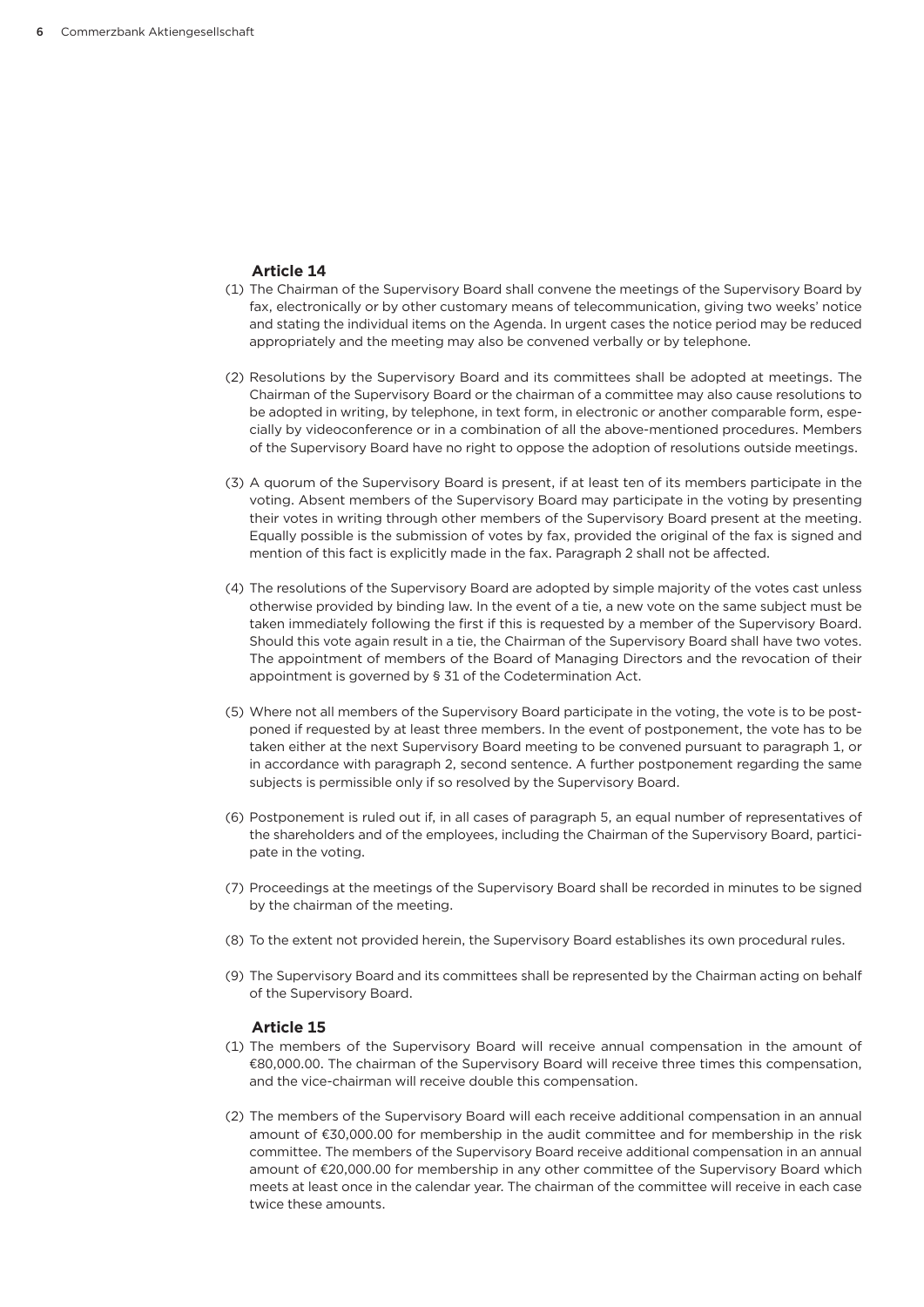- (3) If a member of the Supervisory Board has more than one office referred to in paragraph 2, a maximum of three of these offices will be compensated. The three highest compensated offices will be used as the basis. This accordingly constitutes compensation for every additional office in a committee of the Supervisory Board.
- (4) Members of the Supervisory Board who have belonged to the Supervisory Board or a committee of the Supervisory Board during just part of the business year will receive a lower compensation under paragraphs 1 to 3 for that business year proportionately based on time.
- (5) In addition, each member of the Supervisory Board will receive an amount of €1,500.00 for each participation in a meeting or conference call of the Supervisory Board or a committee of the Supervisory Board. The payment for attending a meeting will only be paid once in the case of multiple meetings or conference calls taking place on one day.
- (6) The compensation under paragraphs 1 to 3 and the payment for attending a meeting are payable in each case at the end of the business year.
- (7) The Company will reimburse to the members of the Supervisory Board the disbursements they incur in the exercise of the office and any value added tax accruing on the compensation or the reimbursement of disbursements. In addition, any employer contributions for social insurance arising under foreign law with regard to the service in the Supervisory Board will be paid for each member of the Supervisory Board. Reasonable support in terms of personnel and material support will be provided to the chairman of the Supervisory Board, and especially travel expenses for representative responsibilities resulting from his function and costs for security measures required because of his function will be reimbursed.
- (8) The members of the Supervisory Board will be covered in financial liability insurance with a deductible maintained by the Company in a reasonable amount. Accident insurance coverage in a reasonable amount will also be provided for the chairman of the Supervisory Board. The Company will pay the premiums for the respective insurance.
- (9) The above provisions apply for the first time for the business year beginning on 1 January 2020 and replace the previous provision in the Articles of Association starting at that point in time.
	- 3. General Meeting

## **Article 16**

The General Meetings of the Bank may take place at the Bank's legal seat, in another German city which has a stock exchange, or in a German city with more than 250,000 inhabitants.

- (1) The General Meeting shall be convened by the Board of Managing Directors or the Supervisory Board at least thirty days prior to the day of the General Meeting, unless the law provides for a deviating period of notice. This period of notice for convening the General Meeting shall be extended by the days of the registration period (§ 17 (2)). As a deviation from the above rules, a General Meeting for which the agenda includes a capital increase alone or in addition to other items on the agenda must be called at least fourteen days prior to the date of the General Meeting if (1) the prerequisites for activity by the supervisory authority under § 36 para. 1 sentence 1 or sentence 2 German Recovery and Resolution Act are satisfied, and (2) a capital increase is required in order to prevent the prerequisites for a resolution within the meaning of § 62 German Recovery and Resolution Act occurring. This minimum period is not extended by the days in the registration period.
- (2) All shareholders are entitled to attend the General Meeting and to exercise voting rights who, at least six days prior to the General Meeting, register with the Company or any other depository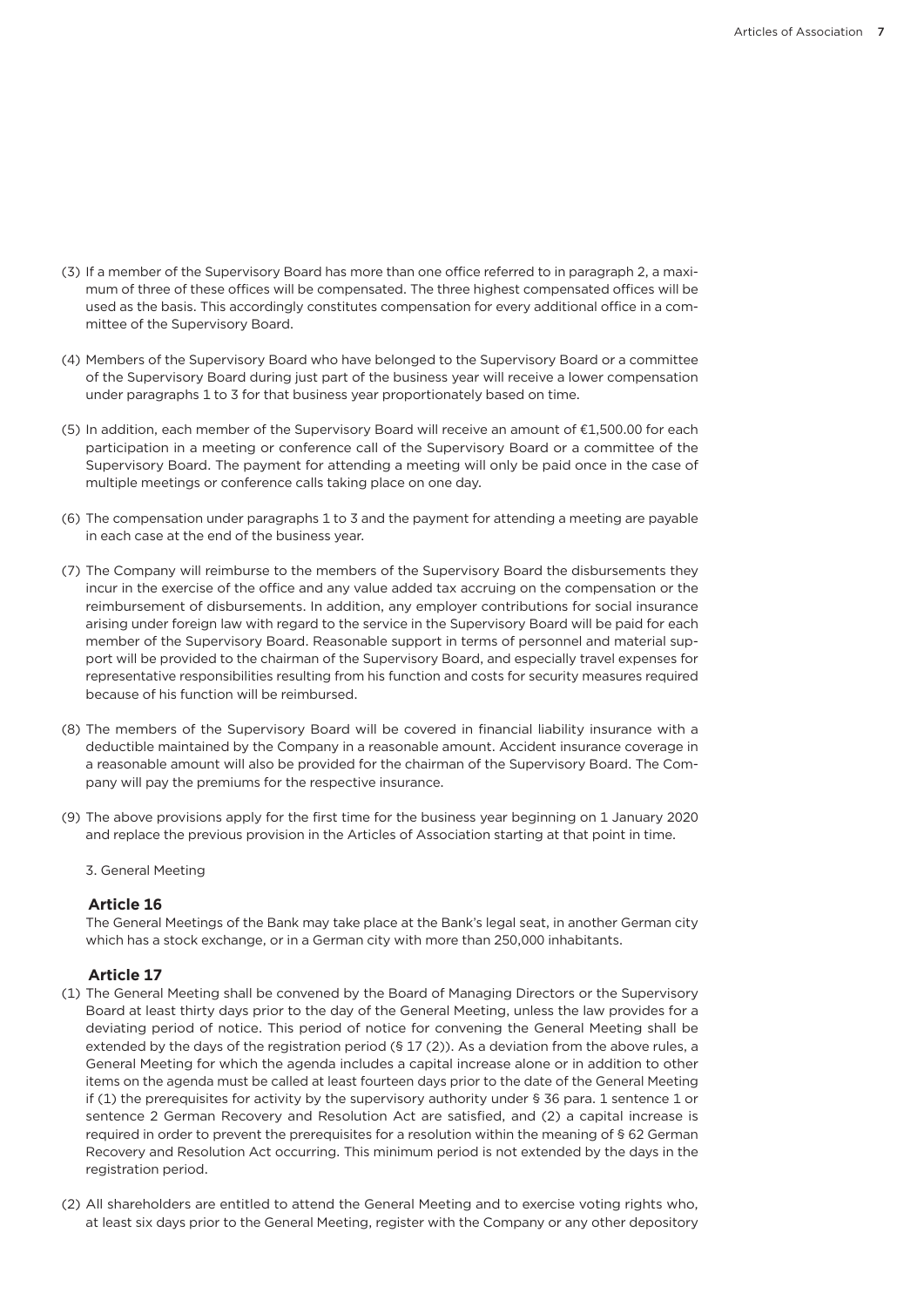mentioned in the announcement to convene the General Meeting to attend the meeting, providing evidence that they hold shares, in text form in German or English. The ownership of the shares must be confirmed by evidence from the last intermediary in text form in German or English; evidence from the last intermediary that the shares are held in accordance with the requirements of § 67c para. 3 Stock Corporation Act shall be sufficient; such confirmation has to relate to the start of the twenty-first day before the General Meeting. The required registration for a General Meeting to be called under § 17 para. 1 sentence 3 of the Articles of Association can also be still made at least three days prior to the General Meeting as a deviation from sentence 1.

- (3) The voting right may be exercised by proxy. The proxy may also be a proxy appointed by the Company. If a proxy is not granted to either an intermediary or another person referred to in § 135 para. 8 Stock Corporation Act, the power of attorney must be issued in text form. The details of the granting of a proxy vis-a-vis the Company will be announced together with the convening of the General Meeting.
- (4) The Board of Managing Directors may provide that the shareholders may take part in the General Meeting also without being present at its venue and without a proxy and may exercise all of their rights, or individual ones, in whole or in part by means of electronic communication. It may regulate the extent and procedure in detail. If the Board of Managing Directors makes use of this authorization, further details are to be communicated in the announcement to convene the General Meeting.
- (5) The Board of Managing Directors may provide that shareholders may submit their votes, also without taking part in the General Meeting, in writing or by means of electronic communication (postal vote). It may regulate the procedure of the postal vote in detail. If the Board of Managing Directors makes use of this authorization, further details are to be communicated in the announcement to convene the General Meeting.
- (6) The Company may permit either the entire General Meeting or parts of it to be transmitted in word and image via electronic or other media. This must be mentioned in the invitation to the General Meeting.
- (7) Members of the Supervisory Board resident outside the Federal Republic of Germany may take part in the General Meeting by means of video transmission.

#### **Article 18**

- (1) The General Meeting will be presided over by the Chairman of the Supervisory Board or any other member of the Supervisory Board appointed by him. If neither the Chairman nor the member appointed by him is present, the member most senior in years of the shareholders' representatives on the Supervisory Board attending the meeting shall preside. If none of the shareholders' representatives is present, the shareholder most senior in years shall open the meeting and see to it that a chairman is duly elected.
- (2) The chairman shall preside at the meeting. He may set the order of items in deviation from the agenda announced. He may also determine the manner of voting. The chairman is authorized to impose reasonable time restrictions on the right of the shareholder to put questions and to make statements. In particular, he may establish reasonable time limits at the outset or during the General Meeting for the entire span of the General Meeting, for discussion of the individual points on the agenda, and for individual questions or statements.

- (1) Each no-par-value share entitles the bearer to one vote at the General Meeting.
- (2) If the statutory minimum investment has been effected, shares which are not fully paid in confer voting rights in the proportion of the amounts paid in to the lowest issue price.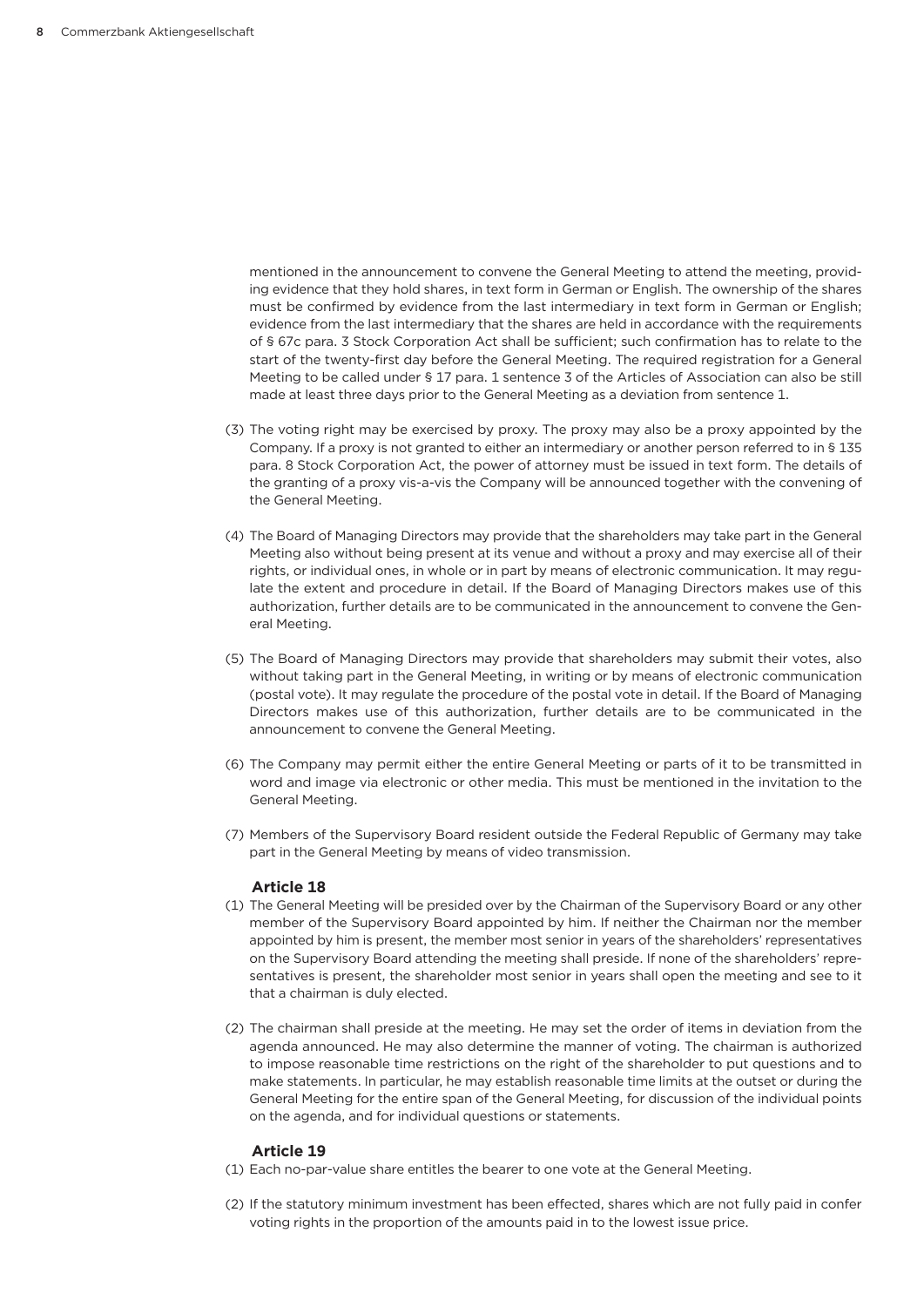- (3) The General Meeting shall adopt its resolutions by a simple majority of votes cast, unless binding law or the Articles of Association require a larger majority. In cases in which the law in non-mandatory form requires the vote by a majority of the capital represented, a simple majority of the capital represented shall be sufficient.
- (4) A majority of four fifths of the votes cast is required for a resolution providing for the winding-up of the Company. This majority must represent at least three quarters of the capital.

# **IV. Business year**

## **Article 20**

The business year is the calendar year.

## **Article 21**

An ordinary General Meeting shall be held within the first eight months of each business year. The following items shall be included in the agenda:

- 1. Presentation of the Annual Accounts, the Management Report, and the report of the Supervisory Board, as well as a proposal regarding the appropriation of the distributable profit.
- 2. Resolution on the Annual Accounts in instances where approval by the General Meeting is required by law.
- 3. Resolution on the appropriation of the distributable profit.
- 4. Resolution on approval of the actions (*Entlastung*) of the members of the Board of Managing Directors and of the Supervisory Board.
- 5. Appointment of members of the Supervisory Board, if necessary.
- 6. Appointment of the auditors.

## **Article 22**

- (1) In the event of an increase in share capital, a manner of distribution of profits may be determined for the new shares which deviates from the provisions of § 60, (2) Stock Corporation Act.
- (2) To the extent that the Bank, with the approval of the General Meeting, has issued profit-sharing rights (*Genussrechte*), whose conditions of issue entitle the holders to claim payment from the distributable profit, shareholders shall have no claim to this section of the distributable profit (§ 58, (4) Stock Corporation Act).

# **V. Provisions concerning contributions in kind**

# **Article 23**

(1) Of the founders, Commerzbank Aktiengesellschaft has made the following contributions in kind:

................................................................................................................................................................ (Contains specific provisions concerning contributions in kind of the former Commerzbank AG under § 27 Stock Corporation Act.)